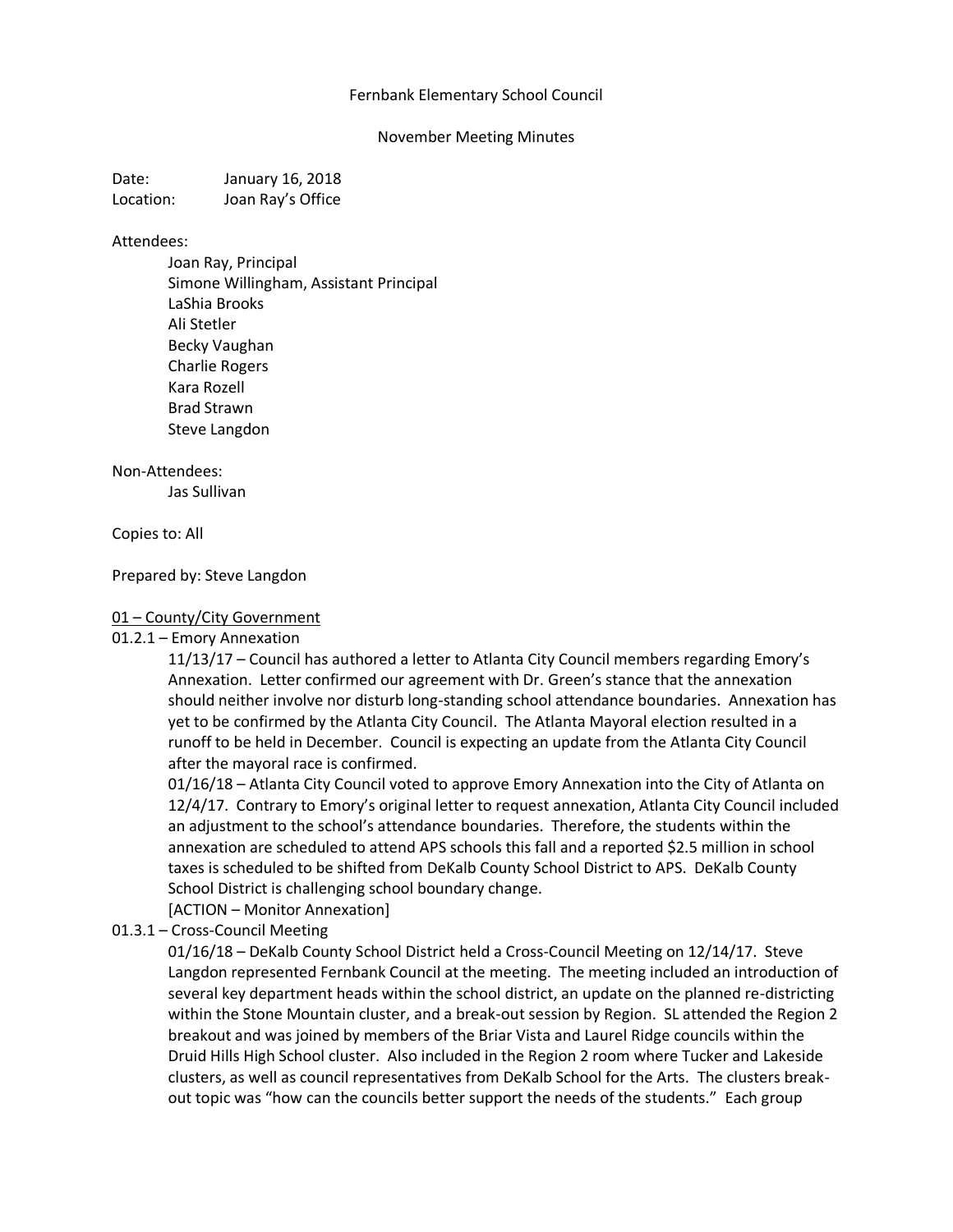discussed and shared notes with the other Region 2 clusters. DCSD staff made record of the notes and distributed to all Region councils. There is a follow-up meeting on2/22/18. SL is scheduled to attend.

[ACTION – Attend next meeting and share notes with Council]

01.3.2 – DCSD Updated Regions

01/16/18 – DeKalb County School District is updating the school Region map. Our Region, Region 2, will only be slightly affected as the two Arts schools within Region 2 will become part of Region 7. The rest of Region 2 will remain unchanged. [ACTION – None]

# 02 – Future Student Population

# 02.1.1 – Briar Vista Elementary K-8 Montessori

9/18/17 - Erin Littles from the Briar Vista Elementary (BVE) School Council was a guest attendee. She came to discuss a proposal that BVE become a Montessori-only Kindergarten through  $8<sup>th</sup>$ Grade school. As part of this proposal, the traditional learner students at BVE would join Fernbank. There are currently approximately 500 students at BVE, of which slightly more than half are students within the Montessori program, some are from within the BVE attendance zone but most are from School Choice. The Council recommended that we hold a special Council meeting in October to discuss further and request Marshall Orson attend to provide further information from DeKalb County.

11/13/17 – No updates to BVE's future plans.

01/16/18 – No updates to BVE's future plans. Members of the Council and Ms. Ray to contact BVE Council and Principal Neill to discuss further.

[ACTION – Contact BVE for update]

# 02.2.1 – Stabilize Attendance Zone

11/13/17 – John Lewis Elementary remains on target for a fall '19 opening and therefore the Fernbank students from the Buford Highway corridor will have a new school in less than 2 years. With the expected vacancy of ~225 seats, in addition to the BVE expansion, the Council discussed other options to stabilize Fernbank's future student population including a continuous attendance zone expansion into Medlock, transition to a K-8 school, increasing the gifted program population and continuing to offer overflow expansion to other Dekalb County schools. Council agreed that a meeting with Dr. Green should be scheduled to discuss further. 01/16/18 – Meeting held with Dr. Green on 12/19/18. Fernbank was represented by Charlie Rogers, Brad Strawn, Sarah Boelhouwer and Beth Collums. Marshall Orson was also in attendance. At the meeting Fernbank representatives brought forth the topic that our community is interested in stabilizing our attendance zone and not interested in being a swing school once John Lewis Elementary is opens in 2019. Stabilizing our attendance zone would help the County by shoring up the western boundary to APS. Dr. Green acknowledged that Fernbank stepped up when asked to meet the needs of the County regarding temporary redistricting within the Cross Keys Cluster and that Fernbank would not be asked to do that again. Fernbank members brought forth ideas for discussion regarding a stable attendance zone. Dr. Green supported the idea of further discussion with Briar Vista Elementary parents regarding their attendance zone.

[ACTION – Schedule meeting with BVE parent groups]

03 – Students and Teachers

03.2.1 – Katie Bashor Sun Shelter